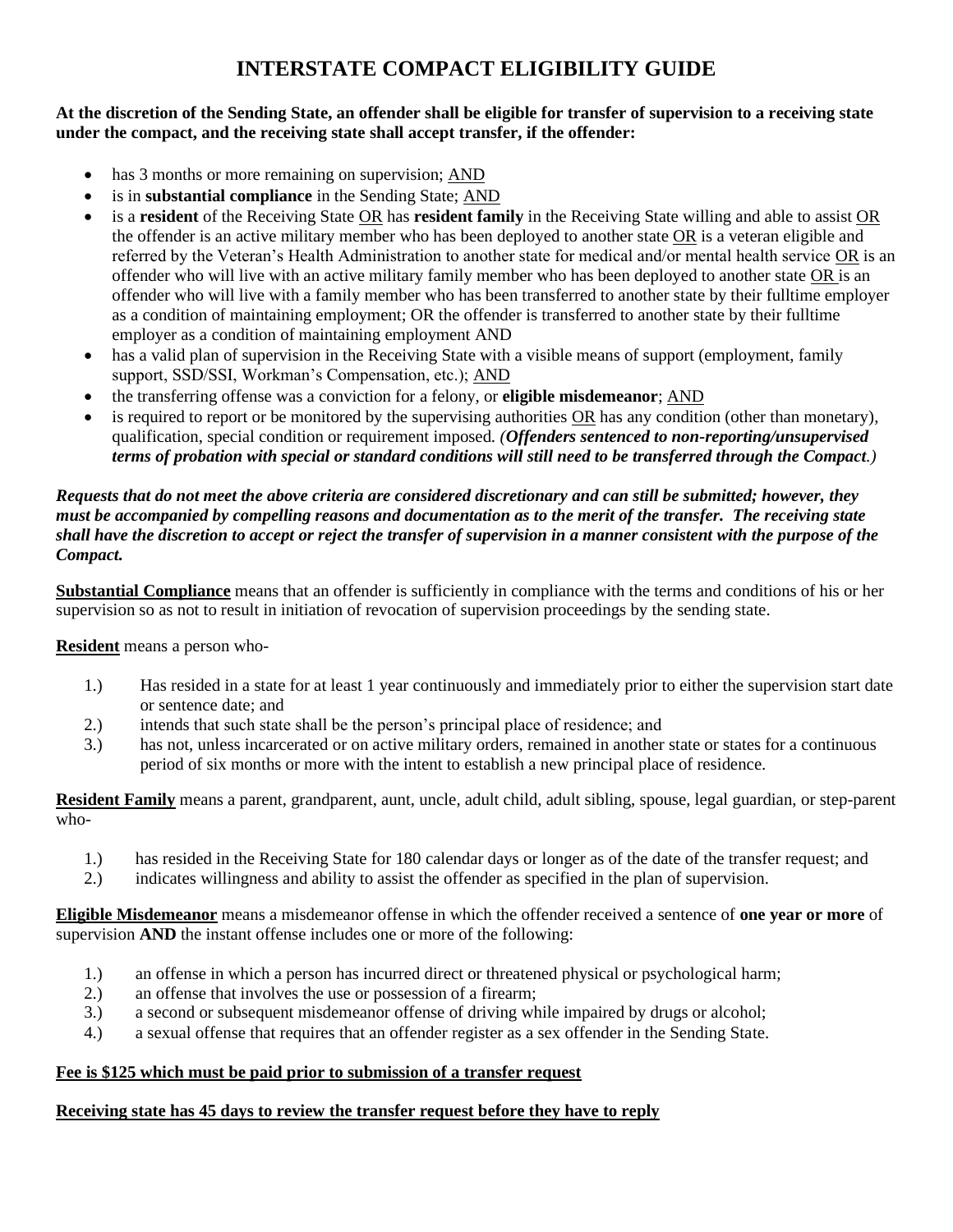$\overline{\phantom{a}}$ 

|                                                                                                                                                                                                                                                                                                                                                                                                                                                                                                                 | <b>Interstate Commission for</b><br><b>Adult Offender Supervision</b><br>(Revised 03/1/14)                                                                                                                                                                                                                                                                                                                                                                                                                                                                                                                                                                                                                                                                                                                                                                                                                                                                                                                                                                                                                                                                                                                                                                                                                                                                                                                                                                                                                                                                                                                                                                                                                                                                                                                                                                                                                                                                                                                                                                                                                                                                                                    | <b>ELIGIBILITY</b><br><b>WORKSHEET</b>                                                                                                                     |                |      |  |  |  |  |  |  |
|-----------------------------------------------------------------------------------------------------------------------------------------------------------------------------------------------------------------------------------------------------------------------------------------------------------------------------------------------------------------------------------------------------------------------------------------------------------------------------------------------------------------|-----------------------------------------------------------------------------------------------------------------------------------------------------------------------------------------------------------------------------------------------------------------------------------------------------------------------------------------------------------------------------------------------------------------------------------------------------------------------------------------------------------------------------------------------------------------------------------------------------------------------------------------------------------------------------------------------------------------------------------------------------------------------------------------------------------------------------------------------------------------------------------------------------------------------------------------------------------------------------------------------------------------------------------------------------------------------------------------------------------------------------------------------------------------------------------------------------------------------------------------------------------------------------------------------------------------------------------------------------------------------------------------------------------------------------------------------------------------------------------------------------------------------------------------------------------------------------------------------------------------------------------------------------------------------------------------------------------------------------------------------------------------------------------------------------------------------------------------------------------------------------------------------------------------------------------------------------------------------------------------------------------------------------------------------------------------------------------------------------------------------------------------------------------------------------------------------|------------------------------------------------------------------------------------------------------------------------------------------------------------|----------------|------|--|--|--|--|--|--|
|                                                                                                                                                                                                                                                                                                                                                                                                                                                                                                                 | For definitions, refer to the Eligibility Guide beginning on Page 1                                                                                                                                                                                                                                                                                                                                                                                                                                                                                                                                                                                                                                                                                                                                                                                                                                                                                                                                                                                                                                                                                                                                                                                                                                                                                                                                                                                                                                                                                                                                                                                                                                                                                                                                                                                                                                                                                                                                                                                                                                                                                                                           |                                                                                                                                                            |                |      |  |  |  |  |  |  |
| Offender Name:                                                                                                                                                                                                                                                                                                                                                                                                                                                                                                  | Date of Birth:                                                                                                                                                                                                                                                                                                                                                                                                                                                                                                                                                                                                                                                                                                                                                                                                                                                                                                                                                                                                                                                                                                                                                                                                                                                                                                                                                                                                                                                                                                                                                                                                                                                                                                                                                                                                                                                                                                                                                                                                                                                                                                                                                                                |                                                                                                                                                            |                |      |  |  |  |  |  |  |
| <b>CASE ELIGIBILITY</b>                                                                                                                                                                                                                                                                                                                                                                                                                                                                                         |                                                                                                                                                                                                                                                                                                                                                                                                                                                                                                                                                                                                                                                                                                                                                                                                                                                                                                                                                                                                                                                                                                                                                                                                                                                                                                                                                                                                                                                                                                                                                                                                                                                                                                                                                                                                                                                                                                                                                                                                                                                                                                                                                                                               |                                                                                                                                                            |                |      |  |  |  |  |  |  |
| 1.) Offender has 3 months or more remaining on supervision?<br>Yes<br>No<br>2.) Offender is in Substantial Compliance?<br>Yes<br>No<br>3.) Offense is a felony, eligible misdemeanor or eligible deferred sentence?<br>Yes<br>N <sub>o</sub><br>4.) Does the offender appear to have a valid plan of supervision?<br>Yes<br>N <sub>o</sub><br>If the answers to 1 though 4 are all yes, continue.                                                                                                               |                                                                                                                                                                                                                                                                                                                                                                                                                                                                                                                                                                                                                                                                                                                                                                                                                                                                                                                                                                                                                                                                                                                                                                                                                                                                                                                                                                                                                                                                                                                                                                                                                                                                                                                                                                                                                                                                                                                                                                                                                                                                                                                                                                                               |                                                                                                                                                            |                |      |  |  |  |  |  |  |
| REPORTING INSTRUCTIONS ELIGIBILITY                                                                                                                                                                                                                                                                                                                                                                                                                                                                              |                                                                                                                                                                                                                                                                                                                                                                                                                                                                                                                                                                                                                                                                                                                                                                                                                                                                                                                                                                                                                                                                                                                                                                                                                                                                                                                                                                                                                                                                                                                                                                                                                                                                                                                                                                                                                                                                                                                                                                                                                                                                                                                                                                                               |                                                                                                                                                            |                |      |  |  |  |  |  |  |
| Date of sentence:                                                                                                                                                                                                                                                                                                                                                                                                                                                                                               | Address at time of sentencing:                                                                                                                                                                                                                                                                                                                                                                                                                                                                                                                                                                                                                                                                                                                                                                                                                                                                                                                                                                                                                                                                                                                                                                                                                                                                                                                                                                                                                                                                                                                                                                                                                                                                                                                                                                                                                                                                                                                                                                                                                                                                                                                                                                | City:                                                                                                                                                      | State:         | Zip: |  |  |  |  |  |  |
| provides their decision.<br>military?<br>maintaining employment?<br>acceptance of a transfer request?<br>ACCEPTS THE CASE.                                                                                                                                                                                                                                                                                                                                                                                      | 5.) Is the offender a sex offender* per Compact definition?<br>6.) Offender living in the receiving state on the date of sentencing?<br>If the answer to #6 is yes and the answer to #5 is no, the offender is entitled to reporting instructions $\&$ a 7 day travel<br>permit. If the answers to both #5 and #6 are yes, the offender must remain in the sending state until the receiving state<br>7.) Offender deployed by the military to another state?<br>8.) Offender is a veteran eligible and referred to another state to receive<br>medical and/or mental health services by the Veteran's Health Administration? $\Box$ Yes<br>9.) Offender's family member with whom he or she resides with in the<br>sending state and will reside with in the receiving state deployed by the<br>10.) Offender's family member with whom he or she resides with in the<br>sending state and will reside with in the receiving state transferred by<br>their full time employer as a condition of maintaining employment?<br>11.) Offender transferred by their full time employer as a condition of<br>If the answer to #7, #8 # 9 #10 or #11 is yes, the offender is entitled to reporting instructions. The offender must remain in<br>the sending state until the reporting instructions are issued by the receiving state.<br>12.) #6-#11 are "No" but emergency circumstances exist in which<br>the offender should be allowed to go to the receiving state prior to the<br>If the answer to $#12$ is yes, Explain and provide documentation:<br>The offender is entitled to reporting instructions IF the receiving state agrees that an emergency circumstance exists. The<br>offender must remain in the sending state until the reporting instructions are issued by the receiving state.<br>NO SEX OFFENDERS PER COMPACT DEFINITION ARE ENTITLED TO PROCEED TO THE RECEIVING STATE UNTIL REPORTING INSTRUCTIONS ARE<br>ISSUED OR THE RECEIVING STATE INVESTIGATES & ACCEPTS THE CASE. ALL OTHER OFFENDERS NOT LIVING IN THE RECEIVING STATE AT THE TIME<br>OF SENTENCING MUST REMAIN IN SENDING STATE UNTIL REPORTING INSTRUCTIONS ARE ISSUED OR THE RECEIVING STATE INVESTIGATES & | Yes<br>$\Box$ No<br>N <sub>0</sub><br>Yes<br>N <sub>o</sub><br>Yes<br>N <sub>o</sub><br>Yes<br>Yes<br>No<br>Yes<br>N <sub>0</sub><br>Yes<br>N <sub>o</sub> | N <sub>o</sub> |      |  |  |  |  |  |  |
| *Sex offender means an adult place under, or made subject to supervision as the result of the commission of a criminal offense and released to the<br>community under the jurisdiction of courts, paroling authorities, corrections, or other criminal justice agencies, and who is required to register as a sex<br>offender either in the sending or receiving state and who is required to request transfer of supervision under the provisions of the Interstate Compact<br>for Adult Offender Supervision. |                                                                                                                                                                                                                                                                                                                                                                                                                                                                                                                                                                                                                                                                                                                                                                                                                                                                                                                                                                                                                                                                                                                                                                                                                                                                                                                                                                                                                                                                                                                                                                                                                                                                                                                                                                                                                                                                                                                                                                                                                                                                                                                                                                                               |                                                                                                                                                            |                |      |  |  |  |  |  |  |